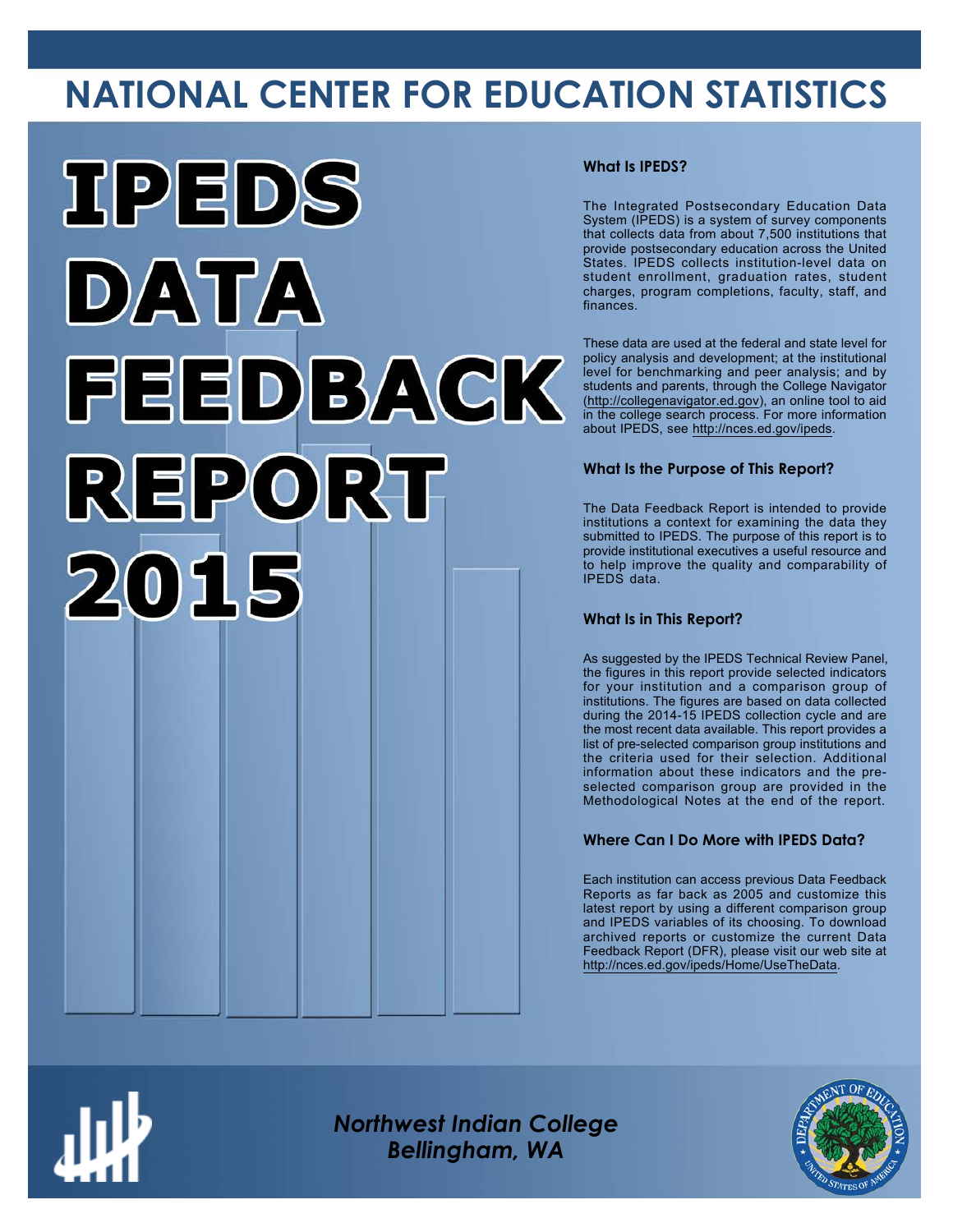# **COMPARISON GROUP**

Comparison group data are included to provide a context for interpreting your institution's statistics. If your institution did not define a custom comparison group for this report by July 17, NCES selected a comparison group for you. (In this case, the characteristics used to define the comparison group appears below.) The Customize Data Feedback Report functionality on the IPEDS Data Center [\(http://nces.ed.gov/ipeds/datacenter/\)](http://nces.ed.gov/ipeds/datacenter/) can be used to reproduce the figures in this report using different peer groups.

Using some of your institution's characteristics, a group of comparison institutions was selected for you. The characteristics include Carnegie Classification of Tribal Colleges. This comparison group includes the following 34 institutions:

- Aaniiih Nakoda College (Harlem, MT)
- Bay Mills Community College (Brimley, MI)
- Blackfeet Community College (Browning, MT)
- Cankdeska Cikana Community College (Fort Totten, ND)
- Chief Dull Knife College (Lame Deer, MT)
- College of Menominee Nation (Keshena, WI)
- College of the Muscogee Nation (Okmulgee, OK)
- Comanche Nation College (Lawton, OK)
- Dine College (Tsaile, AZ)
- Fond du Lac Tribal and Community College (Cloquet, MN)
- Fort Peck Community College (Poplar, MT)
- Haskell Indian Nations University (Lawrence, KS)
- **Ilisagvik College (Barrow, AK)**
- Institute of American Indian and Alaska Native Culture (Santa Fe, NM)
- Keweenaw Bay Ojibwa Community College (Baraga, MI)
- Lac Courte Oreilles Ojibwa Community College (Hayward, WI)
- Leech Lake Tribal College (Cass Lake, MN)
- Little Big Horn College (Crow Agency, MT)
- Little Priest Tribal College (Winnebago, NE)
- Navajo Technical University (Crownpoint, NM)
- Nebraska Indian Community College (Macy, NE)
- Nueta Hidatsa Sahnish College (New Town, ND)
- Oglala Lakota College (Kyle, SD)
- Saginaw Chippewa Tribal College (Mount Pleasant, MI)
- Salish Kootenai College (Pablo, MT)
- Sinte Gleska University (Mission, SD)
- Sisseton Wahpeton College (Sisseton, SD)
- Sitting Bull College (Fort Yates, ND)
- Southwestern Indian Polytechnic Institute (Albuquerque, NM)
- Stone Child College (Box Elder, MT)
- Tohono O'Odham Community College (Sells, AZ)
- Turtle Mountain Community College (Belcourt, ND)
- United Tribes Technical College (Bismarck, ND)
- White Earth Tribal and Community College (Mahnomen, MN)

# **The figures in this report have been organized and ordered into the following topic areas:**

- 1) Admissions (only for non-open-admissions schools),
- 2) Student Enrollment,
- 3) Awards,
- 4) Charges and Net Price,
- 5) Student Financial Aid,
- 6) Military Benefits\*,
- 7) Retention and Graduation Rates,
- 8) Finance,
- 9) Staff, and
- 10) Libraries\*.

\*These figures only appear in customized Data Feedback Reports (DFR), which are available through Use the Data portal on the IPEDS website.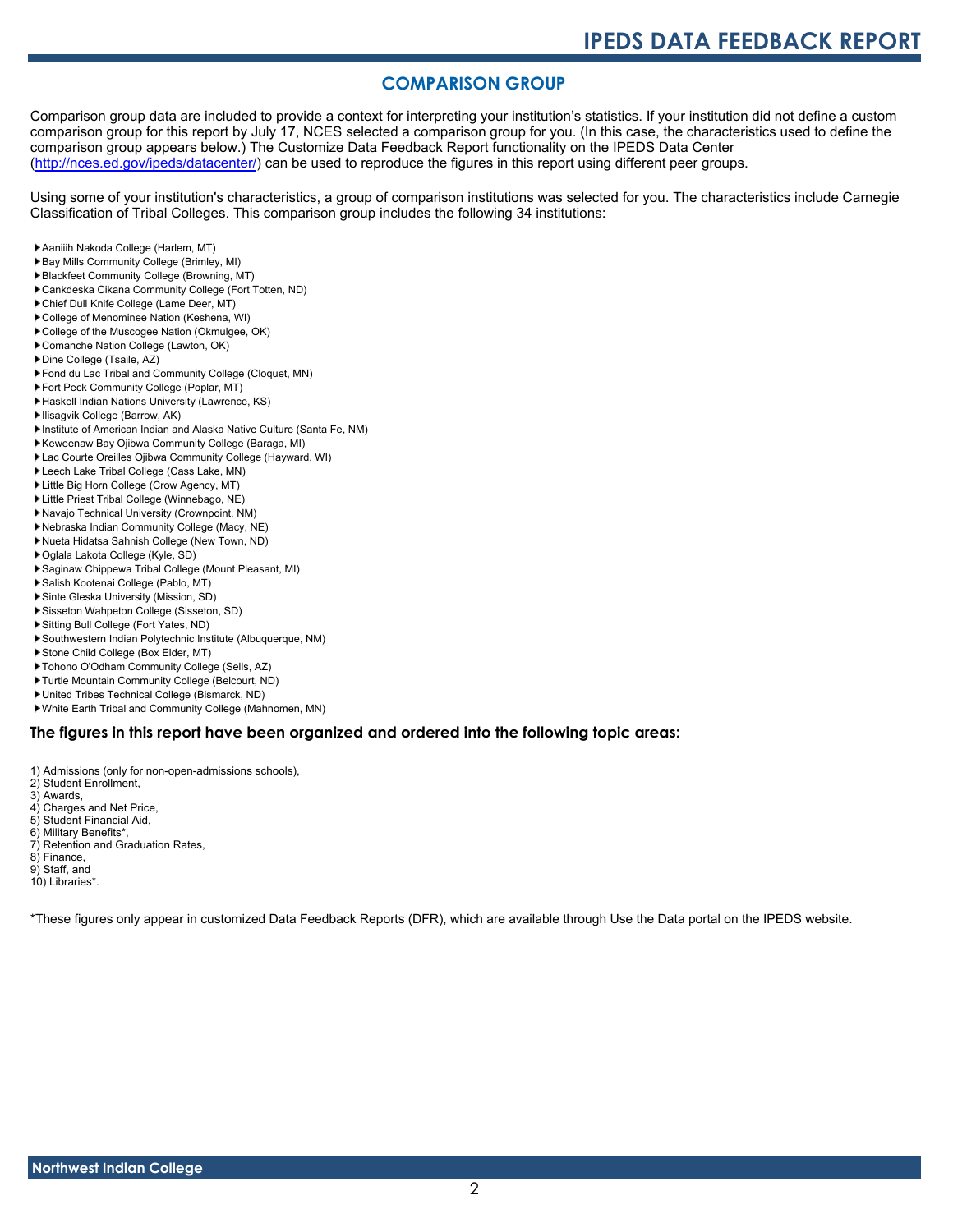



NOTE: For more information about disaggregation of data by race and ethnicity, see the Methodological Notes. Median values for the comparison group will not add to 100%. See "Use of Median Values for Comparison Group" for how median values are determined. N is the number of institutions in the comparison group. SOURCE: U.S. Department of Education, National Center for Education Statistics, Integrated Postsecondary Education Data System (IPEDS): Spring 2014, Fall Enrollment component.

### **Figure 2. Unduplicated 12-month headcount of all students and of undergraduate students (2013-14), total FTE enrollment (2013-14), and full- and part-time fall enrollment (Fall 2014)**



NOTE: For details on calculating full-time equivalent (FTE) enrollment, see Calculating FTE in the Methodological Notes. Total headcount, FTE, and full- and part-time fall enrollment include both undergraduate and postbaccalaureate students, when applicable. N is the number of institutions in the comparison group.

SOURCE: U.S. Department of Education, National Center for Education Statistics, Integrated Postsecondary Education Data System (IPEDS): Fall 2014, 12-month Enrollment component and Spring 2015, Fall Enrollment component.

# **Figure 3. Number of degrees awarded, by level: 2013-14**



NOTE: For additional information about postbaccalaureate degree levels, see the Methodology Notes. N is the number of institutions in the comparison group. SOURCE: U.S. Department of Education, National Center for Education Statistics, Integrated Postsecondary Education Data System (IPEDS): Fall 2014, Completions component.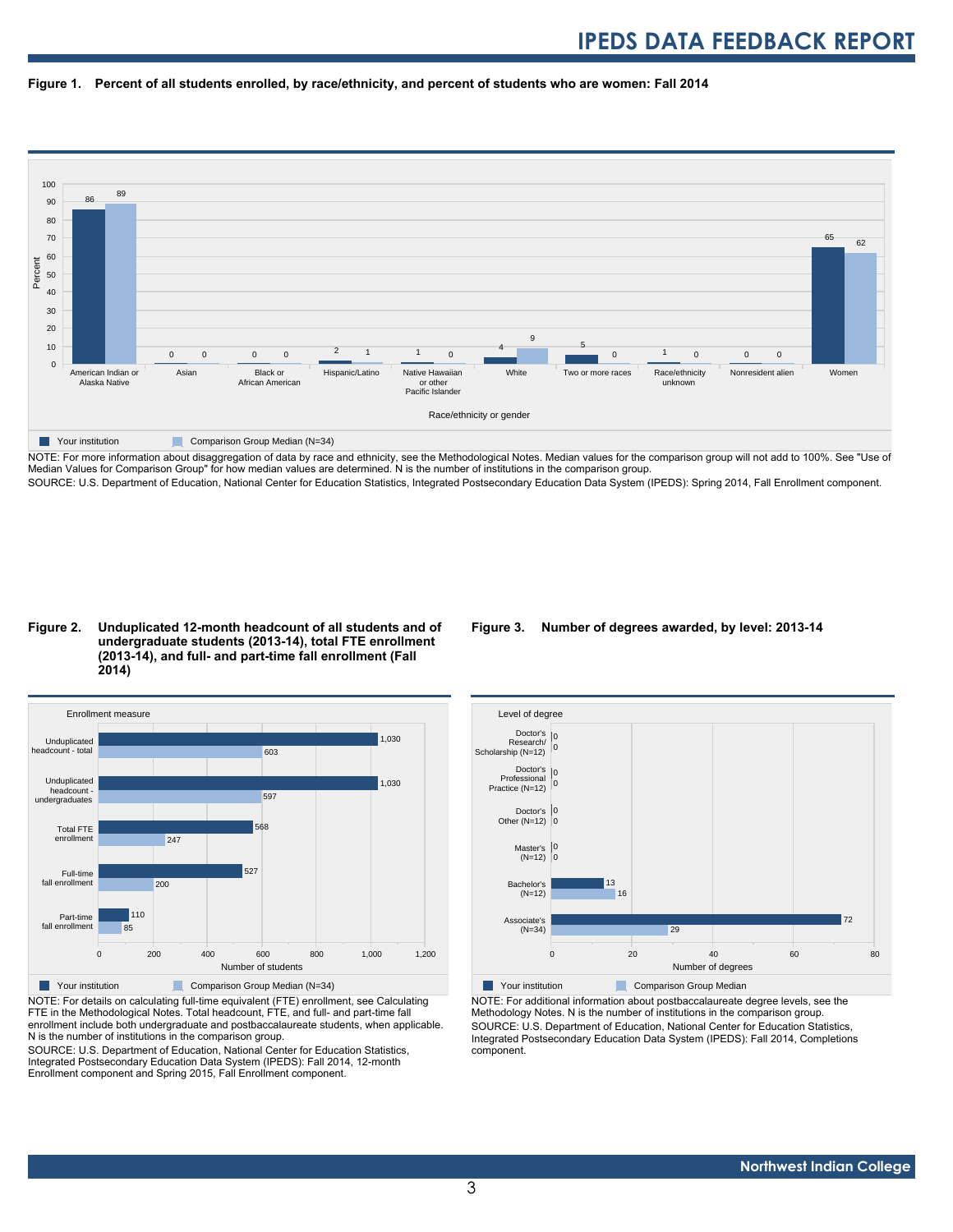**Figure 4. Academic year tuition and required fees for full-time, first-time degree/certificate-seeking undergraduates: 2011-12 to 2014-15**



NOTE: The tuition and required fees shown here are the lowest reported from the categories of in-district, in-state, and out-of-state. N is the number of institutions in the comparison group.

SOURCE: U.S. Department of Education, National Center for Education Statistics, Integrated Postsecondary Education Data System (IPEDS): Fall 2014, Institutional Characteristics component.





NOTE: Average net price is for full-time, first-time degree/certificate-seeking undergraduate students and is generated by subtracting the average amount of federal, state/local government, and institutional grant and scholarship aid from the total cost of attendance. Total cost of attendance is the sum of published tuition and required fees, books and supplies, and the average room and board and other expenses. For details, see the Methodological Notes. N is the number of institutions in the comparison group. SOURCE: U.S. Department of Education, National Center for Education Statistics, Integrated Postsecondary Education Data System (IPEDS): Fall 2014, Institutional Characteristics component; Winter 2014-15, Student Financial Aid component.

**Figure 6. Percent of full-time, first-time degree/certificate-seeking undergraduate students who received grant or scholarship aid from the federal government, state/local government, or the institution, or loans, by type of aid: 2013-14**



NOTE: Any grant aid above includes grant or scholarship aid from the federal government, state/local government, or the institution. Federal grants includes Pell grants and other federal grants. Any loans includes federal loans and other loans to students. For details on how students are counted for financial aid reporting, see Cohort Determination in the Methodological Notes. N is the number of institutions in the comparison group. SOURCE: U.S. Department of Education, National Center for Education Statistics, Integrated Postsecondary Education Data System (IPEDS): Winter 2014-15, Student Financial Aid component.

#### **Figure 7. Average amounts of grant or scholarship aid from the federal government, state/local government, or the institution, or loans received for full-time, first-time degree/certificate-seeking undergraduate students, by type of aid: 2013-14**



NOTE: Any grant aid above includes grant or scholarship aid from the federal government, state/local government, or the institution. Federal grants includes Pell grants and other federal grants. Any loans includes federal loans and other loans to students. Average amounts of aid were calculated by dividing the total aid awarded by the total number of recipients in each institution. N is the number of institutions in the comparison group. Medians are not reported for comparison groups with less than three values. SOURCE: U.S. Department of Education, National Center for Education Statistics, Integrated Postsecondary Education Data System (IPEDS): Winter 2014-15, Student Financial Aid component.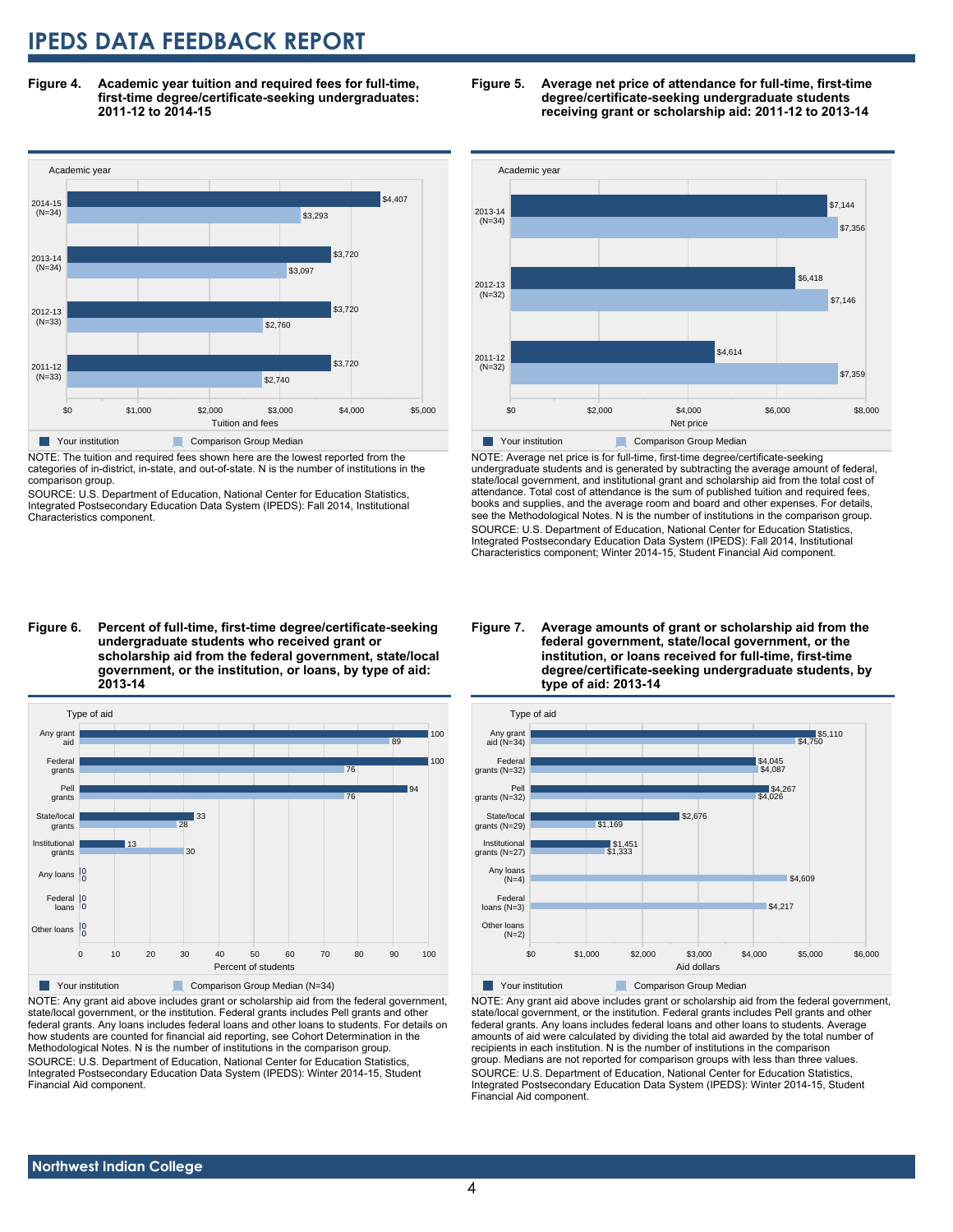**Figure 8. Percent of all undergraduates receiving aid, by type of aid: 2013-14**

**Figure 9. Average amount of aid received by all undergraduates, by type of aid: 2013-14**



NOTE: Any grant aid above includes grant or scholarship aid from the federal government, state/local government, the institution, or other sources. Federal loans includes only federal loans to students. N is the number of institutions in the comparison group. SOURCE: U.S. Department of Education, National Center for Education Statistics, Integrated Postsecondary Education Data System (IPEDS): Winter 2014-15, Student Financial Aid component.



NOTE: Any grant aid above includes grant or scholarship aid from the federal government, state/local government, the institution, or other sources. Federal loans includes federal loans to students. Average amounts of aid were calculated by dividing the total aid awarded by the total number of recipients in each institution. N is the number of institutions in the comparison group.

SOURCE: U.S. Department of Education, National Center for Education Statistics, Integrated Postsecondary Education Data System (IPEDS): Winter 2014-15, Student Financial Aid component.

### **Figure 10. Graduation rate and transfer-out rate (2008 cohort); graduation rate cohort as a percent of total entering students and retention rates of first-time students (Fall 2014)**



NOTE: Graduation rate cohort includes all full-time, first-time degree/certificate-seeking undergraduate students. Graduation and transfer-out rates are the Student Right-to-Know rates. Only institutions with mission to prepare students to transfer are required to report transfer out. Retention rates are measured from the fall of first enrollment to the following fall. Four-year institutions report retention rates for students seeking a bachelor's degree. For more details, see the Methodological Notes. N is the number of institutions in the comparison group.

SOURCE: U.S. Department of Education, National Center for Education Statistics, Integrated Postsecondary Education Data System (IPEDS): Winter 2014-15, Graduation Rates component and Spring 2014, Fall Enrollment component.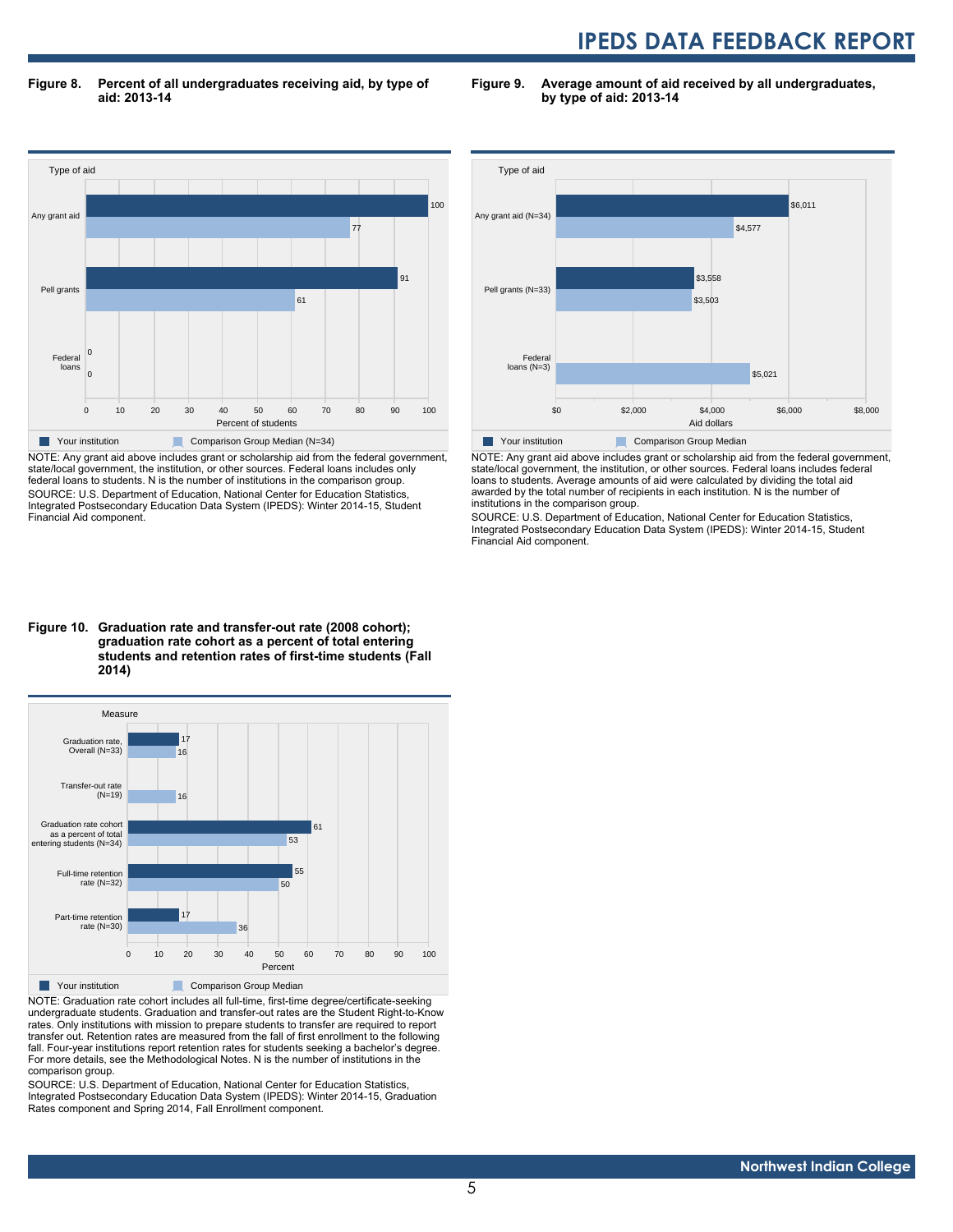**Figure 11. Graduation rates of full-time, first-time degree/certificate-seeking undergraduates within 150% of normal time to program completion, by race/ethnicity: 2008 cohort**



**Table Your institution Comparison Group Median** 

NOTE: For more information about disaggregation of data by race and ethnicity, see the Methodological Notes. The graduation rates are the Student Right-to-Know (SRK) rates. Median values for the comparison group will not add to 100%. N is the number of institutions in the comparison group. Medians are not reported for comparison groups with less than three values.

SOURCE: U.S. Department of Education, National Center for Education Statistics, Integrated Postsecondary Education Data System (IPEDS): Winter 2014-15, Graduation Rates component.

### **Figure 12. Percent distribution of core revenues, by source: Fiscal year 2014**



NOTE: The comparison group median is based on those members of the comparison group that report finance data using the same accounting standards as the comparison institution. For a detailed definition of core revenues, see the Methodological Notes. N is the number of institutions in the comparison group.

SOURCE: U.S. Department of Education, National Center for Education Statistics, Integrated Postsecondary Education Data System (IPEDS): Spring 2014, Finance component.

# **Figure 13. Core expenses per FTE enrollment, by function: Fiscal year 2014**



NOTE: Expenses per full-time equivalent (FTE) enrollment, particularly instruction, may be inflated because finance data includes all core expenses while FTE reflects credit activity only. For details on calculating FTE enrollment and a detailed definition of core expenses, see the Methodological Notes. N is the number of institutions in the comparison group. SOURCE: U.S. Department of Education, National Center for Education Statistics, Integrated Postsecondary Education Data System (IPEDS): Fall 2014, 12-month Enrollment component and Spring 2015, Finance component.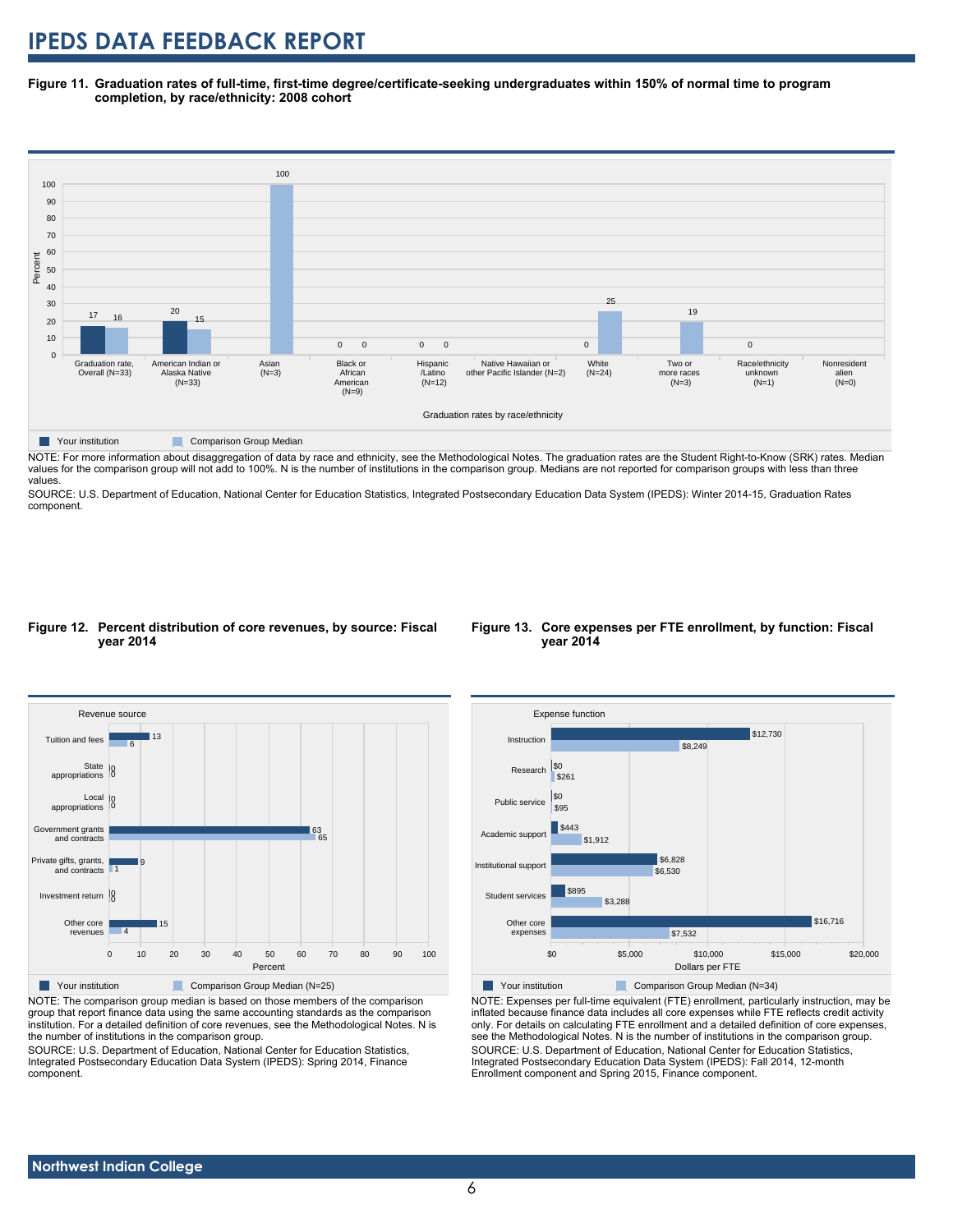**Figure 14. Full-time equivalent staff, by occupational category: Fall 2014**



NOTE: Graduate assistants are not included. For calculation details, see the Methodological Notes. N is the number of institutions in the comparison group. SOURCE: U.S. Department of Education, National Center for Education Statistics, Integrated Postsecondary Education Data System (IPEDS): Spring 2014, Human Resources component.

# **Figure 15. Average salaries of full-time instructional non-medical staff equated to 9-month contracts, by academic rank: Academic year 2014-15**



NOTE: Average salaries of full-time instructional non-medical staff equated to 9-month contracts was calculated by multiplying the average monthly salary by 9. The average monthly salary was calculated by dividing the total salary outlays by the total number of months covered by staff on 9, 10, 11 and 12-month contracts. Medians are not reported for comparison groups with less than three values.

SOURCE: U.S. Department of Education, National Center for Education Statistics, Integrated Postsecondary Education Data System (IPEDS): Spring 2014, Human Resources component.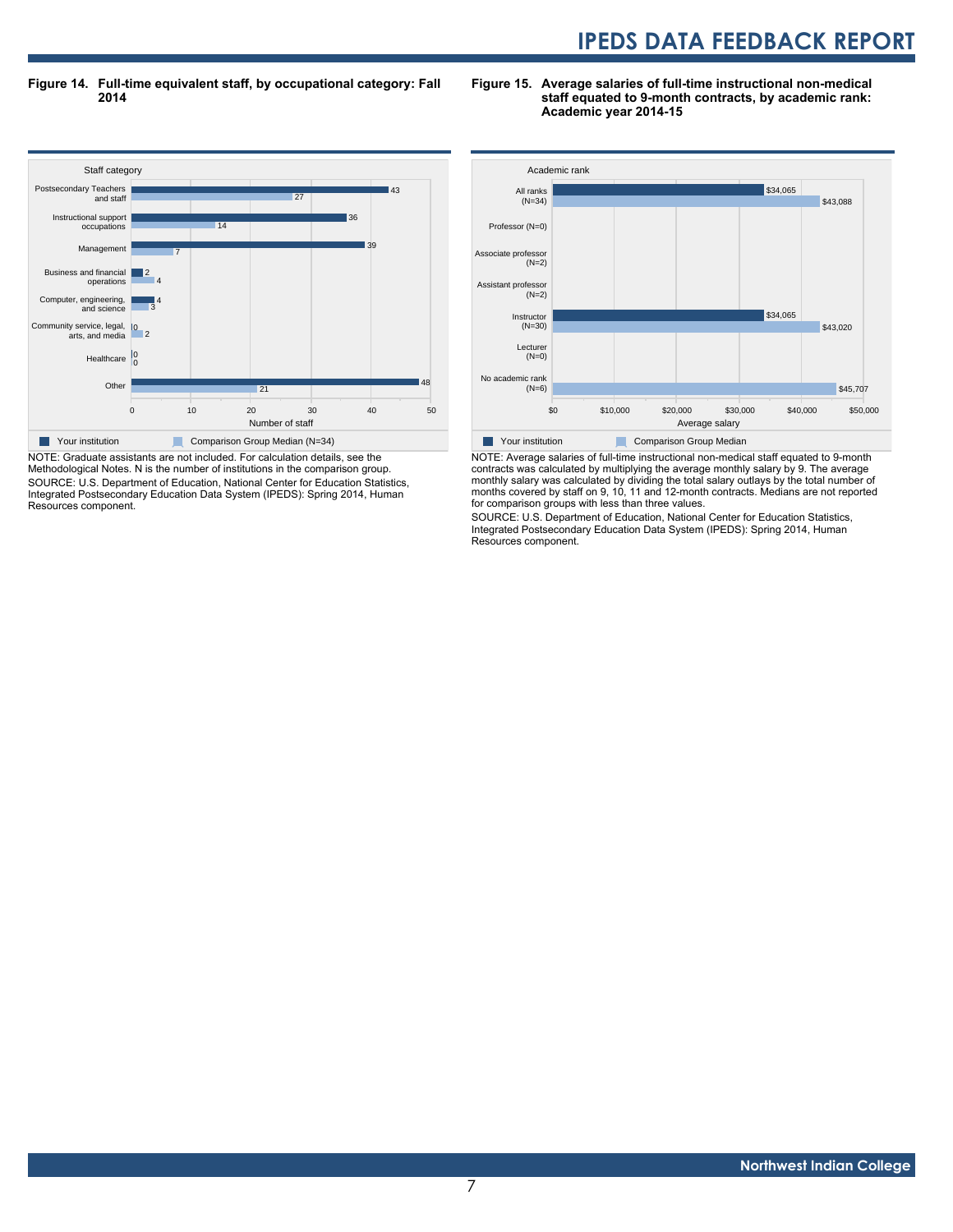# **METHODOLOGICAL NOTES**

# **Overview**

This report is based on data supplied by institutions to IPEDS during the 2014-15 data collection year. Response rates exceeded 99% for most surveys. Detailed response tables are included in IPEDS First Look reports, which can be found at [http://nces.ed.gov/pubsearch/getpubcats.asp?sid=010.](http://nces.ed.gov/pubsearch/getpubcats.asp?sid=010)

# **Use of Median Values for Comparison Group**

The value for the comparison institution is compared to the median value for the comparison group for each statistic included in the figure. If more than one statistic is presented in a figure, the median values are determined separately for each indicator or statistic. Medians are not reported for comparison groups with fewer than three values. Where percentage distributions are presented, median values may not add to 100%. To access all the data used to create the figures included in this report, go to 'Use the Data' portal on the IPEDS website ([http://nces.ed.gov/ipeds\)](http://nces.ed.gov/ipeds).

# **Missing Statistics**

If a statistic is not reported for your institution, the omission indicates that the statistic is not relevant to your institution and the data were not collected. Not all notes may be applicable to your report.

# **Use of Imputed Data**

All IPEDS data are subject to imputation for total (institutional) and partial (item) nonresponse. If necessary, imputed values were used to prepare your report.

# **Data Confidentiality**

IPEDS data are not collected under a pledge of confidentiality.

# **Disaggregation of Data by Race/Ethnicity**

When applicable, some statistics are disaggregated by race/ethnicity. Data disaggregated by race/ethnicity have been reported using the 1997 Office of Management and Budget categories. Detailed information about the race/ethnicity categories can be found at <http://nces.ed.gov/ipeds/reic/resource.asp>.

# **Cohort Determination for Reporting Student Financial Aid and Graduation Rates**

Student cohorts for reporting Student Financial Aid and Graduation Rates data are based on the reporting type of the institution. For institutions that report based on an academic year (those operating on standard academic terms), student counts and cohorts are based on fall term data. Student counts and cohorts for program reporters (those that do not operate on standard academic terms) are based on unduplicated counts of students enrolled during a full 12-month period.

# **Description of Statistics Used in the Figures**

# *Admissions and Test Score Data*

Admissions and test score data are presented only for institutions that do not have an open admission policy, and apply to first-time, degree/certificate-seeking undergraduate students only. Applicants include only those students who fulfilled all requirements for consideration for admission and who were notified of one of the following actions: admission, non-admission, placement on a wait list, or application withdrawn (by applicant or institution). Admitted applicants (admissions) include wait-listed students who were subsequently offered admission. Early decision, early action, and students who began studies during the summer prior to the fall reporting period are included. For customized Data Feedback Reports, test scores are presented only if they are required for admission.

#### *Average Institutional Net Price*

Average net price is calculated for full-time, first-time degree/certificateseeking undergraduates who were awarded grant or scholarship aid from the federal government, state/local government, or the institution anytime during the full aid year. For public institutions, this includes only students who paid the in-state or in-district tuition rate. Other sources of grant aid are excluded. Average net price is generated by subtracting the average amount of federal, state/local government, and institutional grant and scholarship aid from the total cost of attendance. Total cost of attendance is the sum of published tuition and required fees, books and supplies, and the average room and board and other expenses.

For the purpose of the IPEDS reporting, aid received refers to financial aid that was awarded to, and accepted by, a student. This amount may differ from the aid amount that is disbursed to a student.

#### *Core Revenues*

Core revenues for public institutions reporting under GASB standards include tuition and fees; state and local appropriations; government grants and contracts; private gifts, grants, and contracts; sales and services of educational activities; investment income; other operating and nonoperating sources; and other revenues and additions (federal and capital appropriations and grants and additions to permanent endowments). Core revenues for private, not-for-profit institutions (and a small number of public institutions) reporting under FASB standards include tuition and fees; government appropriations (federal, state, and local); government grants and contracts; private gifts, grants, and contracts (including contributions from affiliated entities); investment return; sales and services of educational activities; and other sources. Core revenues for private, forprofit institutions reporting under FASB standards include tuition and fees; government appropriations, grants, and contracts (federal, state, and local); private grants and contracts; investment income; sales and services of educational activities; and other sources. At degree-granting institutions, core revenues exclude revenues from auxiliary enterprises (e.g., bookstores, dormitories), hospitals, and independent operations. Nondegree-granting institutions do no report revenue from auxiliary enterprises in a separate category. These amounts may be included in the core revenues from other sources.

#### *Core Expenses*

Core expenses include expenses for instruction, research, public service, academic support, institutional support, student services, scholarships and fellowships (net of discounts and allowances), and other expenses. Expenses for operation and maintenance of plant, depreciation, and interest are allocated to each of the other functions. Core expenses at degree-granting institutions exclude expenses for auxiliary enterprises (e.g., bookstores, dormitories), hospitals, and independent operations. Nondegree-granting institutions do not report expenses for auxiliary enterprises in a separate category. These amounts may be included in the core expenses as other expenses.